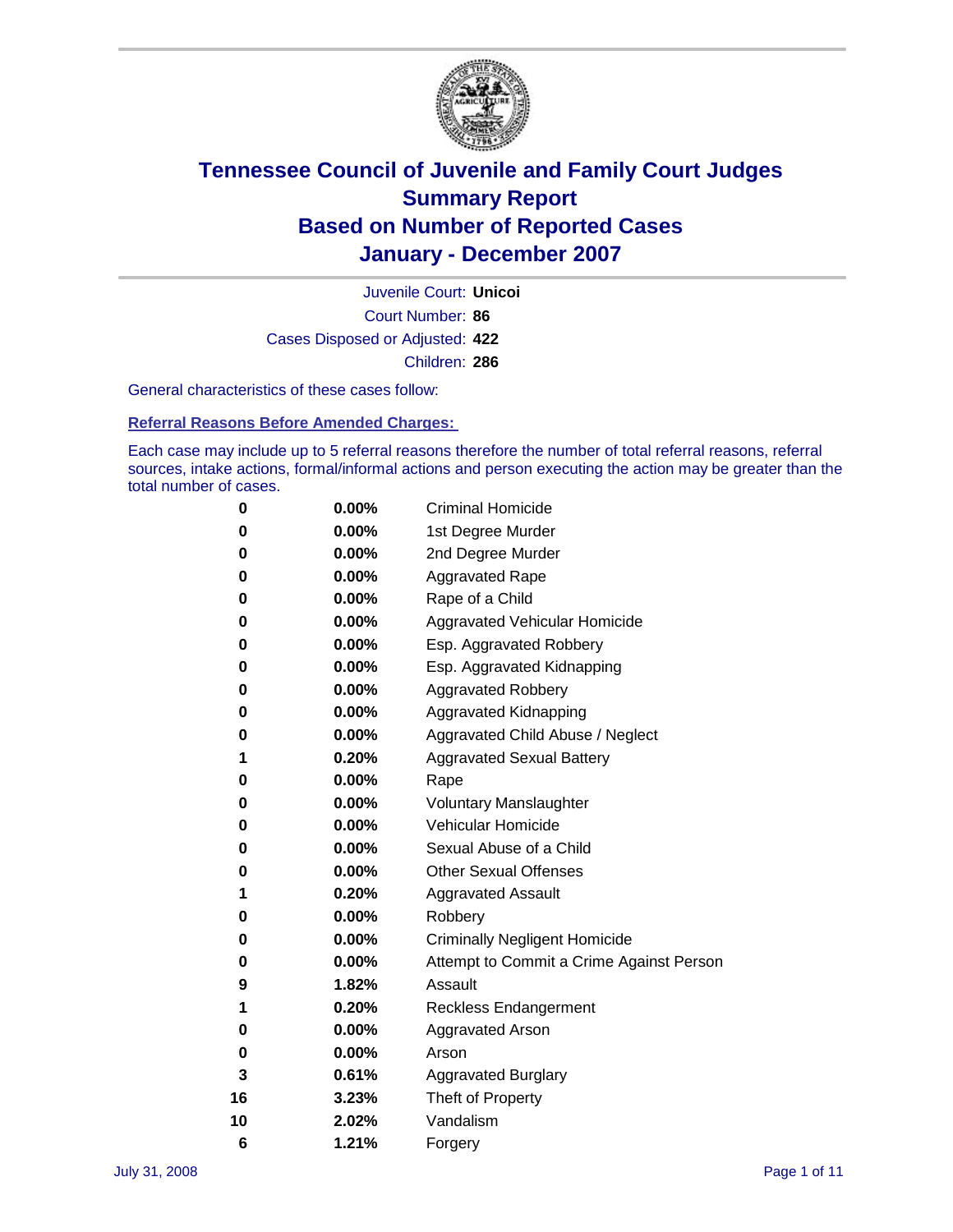

Court Number: **86** Juvenile Court: **Unicoi** Cases Disposed or Adjusted: **422** Children: **286**

#### **Referral Reasons Before Amended Charges:**

Each case may include up to 5 referral reasons therefore the number of total referral reasons, referral sources, intake actions, formal/informal actions and person executing the action may be greater than the total number of cases.

| 0  | 0.00% | <b>Worthless Checks</b>                                     |
|----|-------|-------------------------------------------------------------|
| 0  | 0.00% | Illegal Possession / Fraudulent Use of Credit / Debit Cards |
| 4  | 0.81% | <b>Burglary</b>                                             |
| 0  | 0.00% | Unauthorized Use of a Vehicle                               |
| 0  | 0.00% | <b>Cruelty to Animals</b>                                   |
| 3  | 0.61% | Sale of Controlled Substances                               |
| 17 | 3.43% | <b>Other Drug Offenses</b>                                  |
| 8  | 1.62% | Possession of Controlled Substances                         |
| 0  | 0.00% | <b>Criminal Attempt</b>                                     |
| 2  | 0.40% | Carrying Weapons on School Property                         |
| 0  | 0.00% | Unlawful Carrying / Possession of a Weapon                  |
| 6  | 1.21% | <b>Evading Arrest</b>                                       |
| 0  | 0.00% | Escape                                                      |
| 1  | 0.20% | Driving Under Influence (DUI)                               |
| 2  | 0.40% | Possession / Consumption of Alcohol                         |
| 1  | 0.20% | Resisting Stop, Frisk, Halt, Arrest or Search               |
| 0  | 0.00% | <b>Aggravated Criminal Trespass</b>                         |
| 1  | 0.20% | Harassment                                                  |
| 0  | 0.00% | Failure to Appear                                           |
| 1  | 0.20% | Filing a False Police Report                                |
| 0  | 0.00% | Criminal Impersonation                                      |
| 4  | 0.81% | <b>Disorderly Conduct</b>                                   |
| 7  | 1.41% | <b>Criminal Trespass</b>                                    |
| 11 | 2.22% | <b>Public Intoxication</b>                                  |
| 0  | 0.00% | Gambling                                                    |
| 24 | 4.85% | Traffic                                                     |
| 4  | 0.81% | <b>Local Ordinances</b>                                     |
| 4  | 0.81% | Violation of Wildlife Regulations                           |
| 4  | 0.81% | Contempt of Court                                           |
| 41 | 8.28% | Violation of Probation                                      |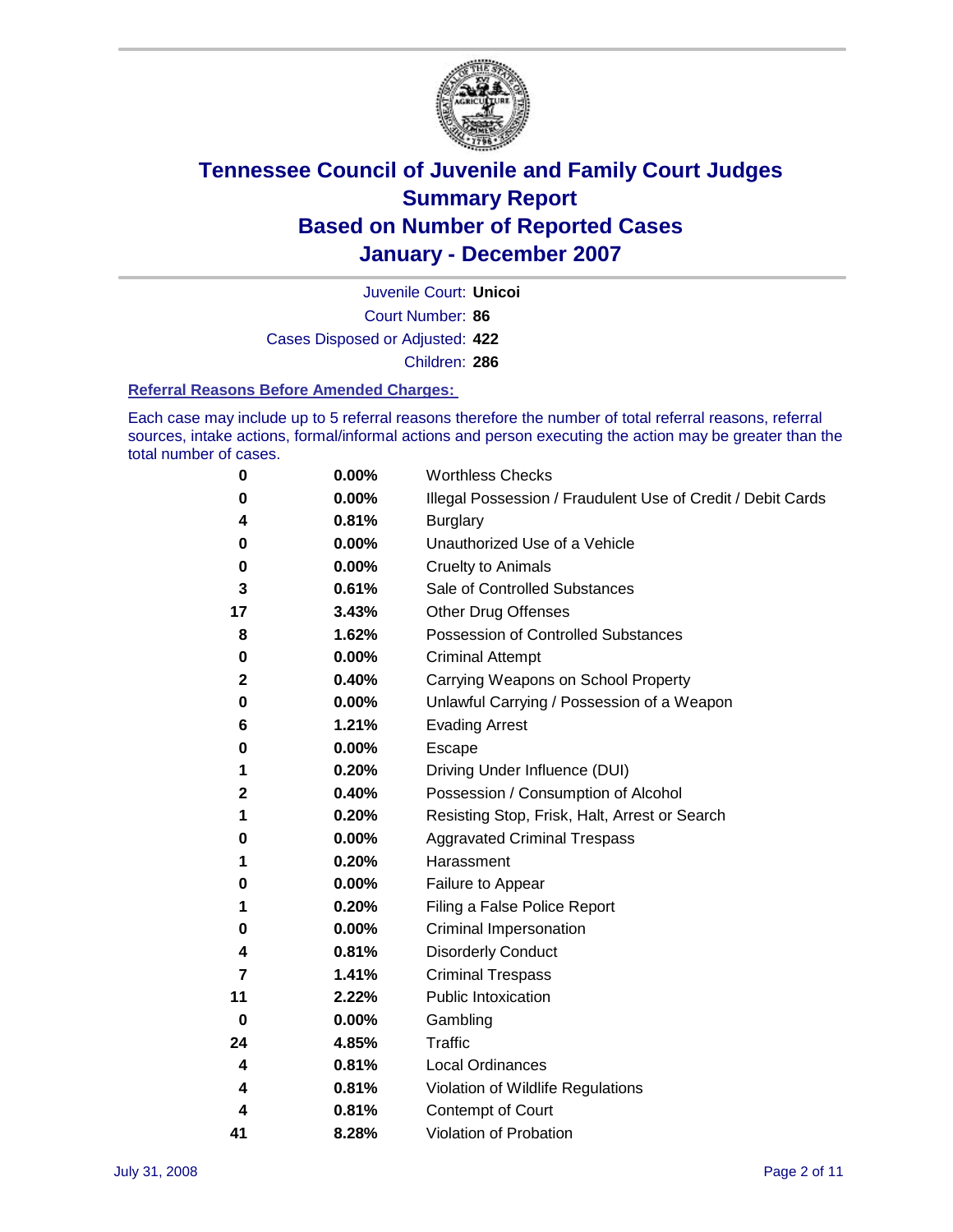

Court Number: **86** Juvenile Court: **Unicoi** Cases Disposed or Adjusted: **422** Children: **286**

#### **Referral Reasons Before Amended Charges:**

Each case may include up to 5 referral reasons therefore the number of total referral reasons, referral sources, intake actions, formal/informal actions and person executing the action may be greater than the total number of cases.

| $\mathbf 2$ | 0.40%   | Violation of Aftercare                |
|-------------|---------|---------------------------------------|
| 32          | 6.46%   | Unruly Behavior                       |
| 112         | 22.63%  | Truancy                               |
| 13          | 2.63%   | In-State Runaway                      |
| 0           | 0.00%   | Out-of-State Runaway                  |
| 21          | 4.24%   | Possession of Tobacco Products        |
| 14          | 2.83%   | Violation of a Valid Court Order      |
| 6           | 1.21%   | <b>Violation of Curfew</b>            |
| 0           | 0.00%   | Sexually Abused Child                 |
| 0           | 0.00%   | <b>Physically Abused Child</b>        |
| 7           | 1.41%   | Dependency / Neglect                  |
| 1           | 0.20%   | <b>Termination of Parental Rights</b> |
| 0           | 0.00%   | Violation of Pretrial Diversion       |
| 0           | 0.00%   | Violation of Informal Adjustment      |
| 0           | 0.00%   | <b>Judicial Review</b>                |
| 0           | 0.00%   | <b>Administrative Review</b>          |
| 0           | 0.00%   | <b>Foster Care Review</b>             |
| 66          | 13.33%  | Custody                               |
| 5           | 1.01%   | Visitation                            |
| $\mathbf 2$ | 0.40%   | Paternity / Legitimation              |
| 0           | 0.00%   | <b>Child Support</b>                  |
| 0           | 0.00%   | <b>Request for Medical Treatment</b>  |
| 0           | 0.00%   | <b>Consent to Marry</b>               |
| 22          | 4.44%   | Other                                 |
| 495         | 100.00% | <b>Total Referrals</b>                |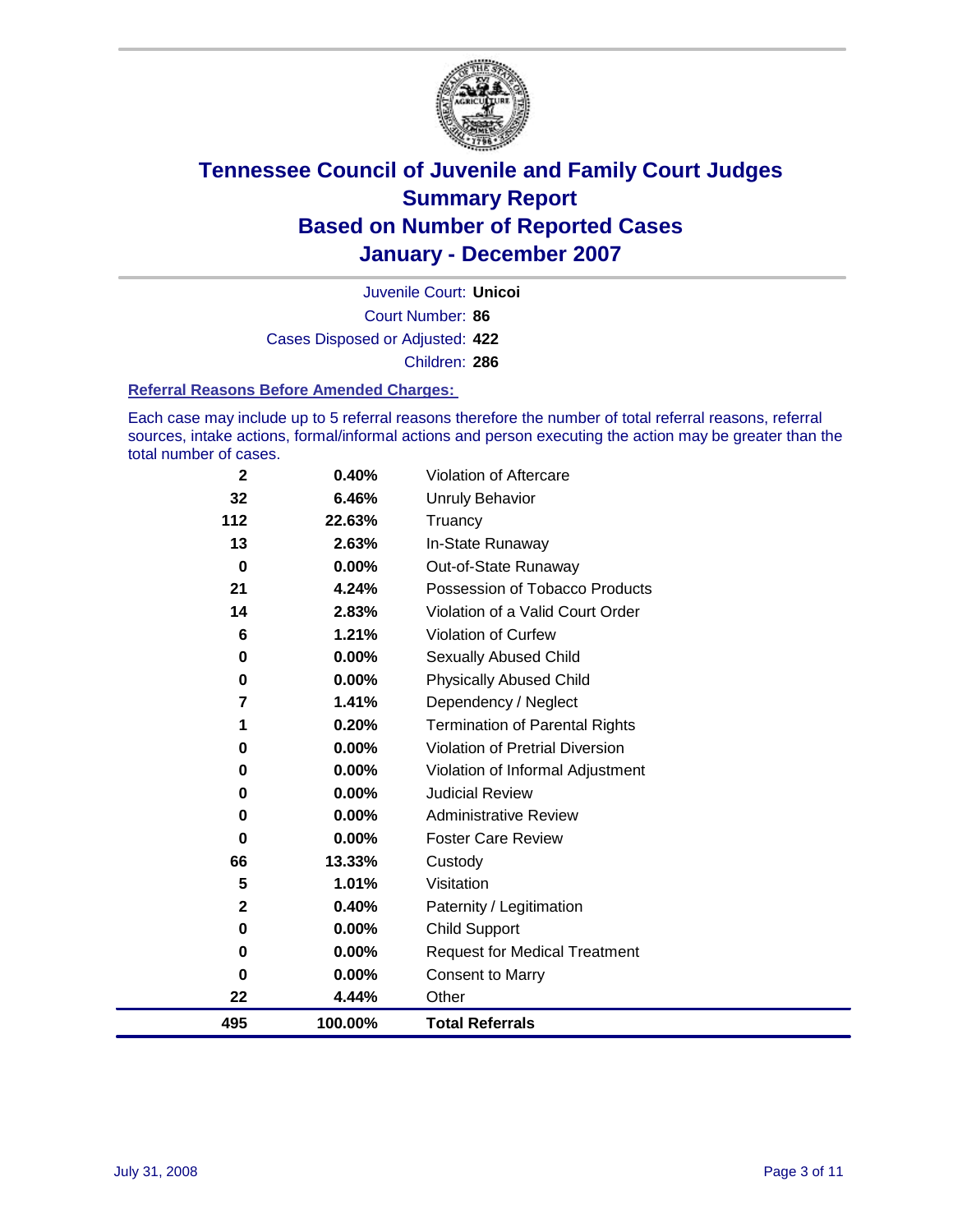

| Juvenile Court: Unicol          |  |
|---------------------------------|--|
| Court Number: 86                |  |
| Cases Disposed or Adjusted: 422 |  |
| Children: 286                   |  |
| <b>Referral Sources: 1</b>      |  |

| 319 | 64.44%  | Law Enforcement                   |
|-----|---------|-----------------------------------|
| 31  | 6.26%   | Parents                           |
| 31  | 6.26%   | Relatives                         |
| 0   | 0.00%   | Self                              |
| 38  | 7.68%   | School                            |
| 5   | 1.01%   | <b>CSA</b>                        |
| 38  | 7.68%   | <b>DCS</b>                        |
| 0   | 0.00%   | <b>Other State Department</b>     |
| 4   | 0.81%   | <b>District Attorney's Office</b> |
| 5   | 1.01%   | <b>Court Staff</b>                |
| 0   | 0.00%   | Social Agency                     |
| 7   | 1.41%   | <b>Other Court</b>                |
| 4   | 0.81%   | Victim                            |
| 6   | 1.21%   | Child & Parent                    |
| 0   | 0.00%   | Hospital                          |
| 0   | 0.00%   | Unknown                           |
| 7   | 1.41%   | Other                             |
| 495 | 100.00% | <b>Total Referral Sources</b>     |

### **Age of Child at Referral: 2**

| 286 | 100.00%       | <b>Total Child Count</b> |
|-----|---------------|--------------------------|
|     | $0.00\%$<br>0 | Unknown / Not Reported   |
|     | 0.00%<br>0    | Ages 19 and Over         |
| 61  | 21.33%        | Ages 17 through 18       |
| 102 | 35.66%        | Ages 15 through 16       |
| 38  | 13.29%        | Ages 13 through 14       |
| 19  | 6.64%         | Ages 11 through 12       |
| 66  | 23.08%        | Ages 10 and Under        |
|     |               |                          |

<sup>1</sup> If different than number of Referral Reasons (495), verify accuracy of your court's data.

One child could be counted in multiple categories, verify accuracy of your court's data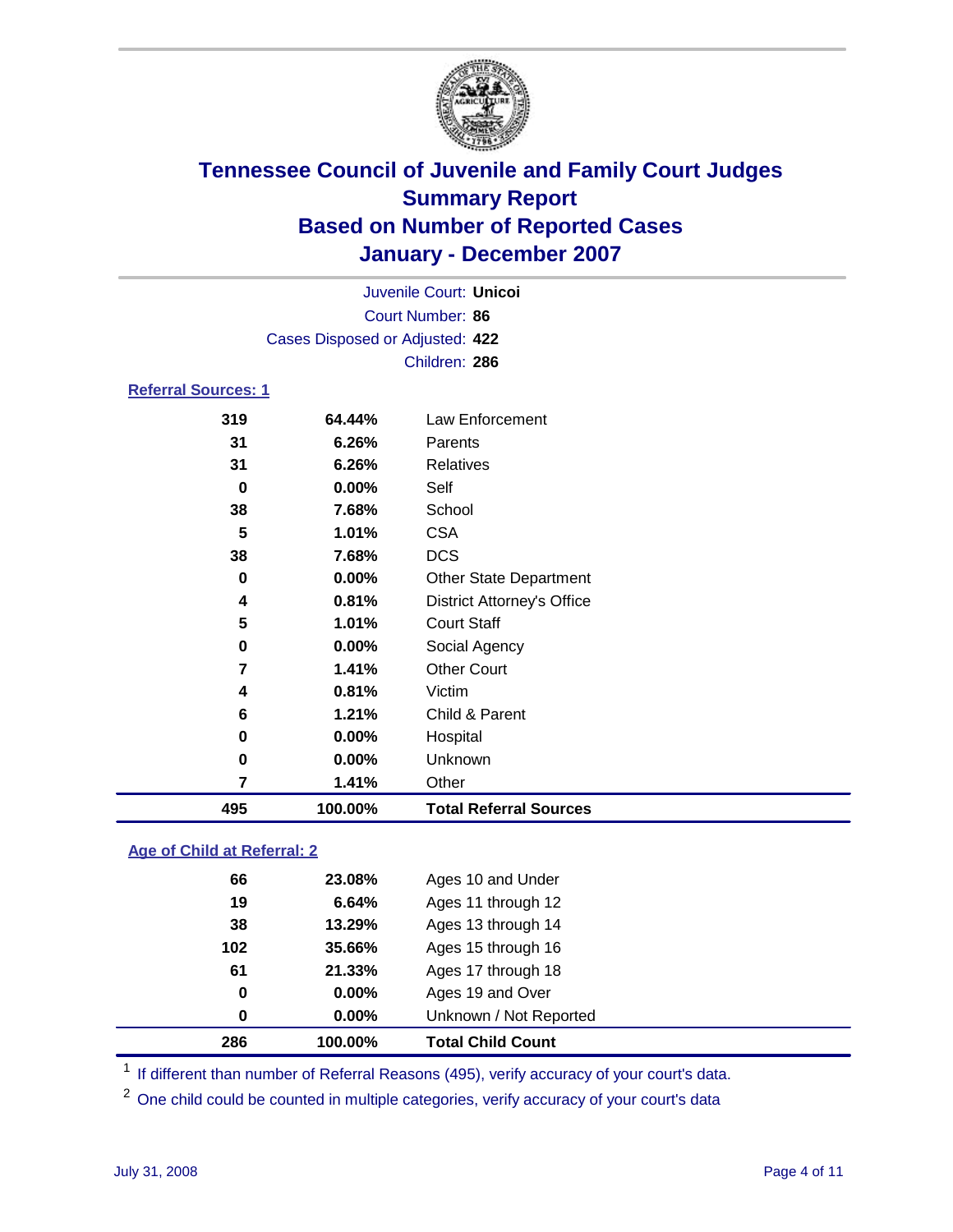

| Juvenile Court: Unicoi                  |                                 |                          |  |  |  |  |
|-----------------------------------------|---------------------------------|--------------------------|--|--|--|--|
| Court Number: 86                        |                                 |                          |  |  |  |  |
|                                         | Cases Disposed or Adjusted: 422 |                          |  |  |  |  |
|                                         |                                 | Children: 286            |  |  |  |  |
| Sex of Child: 1                         |                                 |                          |  |  |  |  |
| 157                                     | 54.90%                          | Male                     |  |  |  |  |
| 129                                     | 45.10%                          | Female                   |  |  |  |  |
| $\mathbf 0$                             | 0.00%                           | Unknown                  |  |  |  |  |
| 286                                     | 100.00%                         | <b>Total Child Count</b> |  |  |  |  |
| Race of Child: 1                        |                                 |                          |  |  |  |  |
| 245                                     | 85.66%                          | White                    |  |  |  |  |
| 3                                       | 1.05%                           | African American         |  |  |  |  |
| $\bf{0}$                                | 0.00%                           | Native American          |  |  |  |  |
| 0                                       | 0.00%                           | Asian                    |  |  |  |  |
| 3                                       | 1.05%                           | Mixed                    |  |  |  |  |
| 35                                      | 12.24%                          | Unknown                  |  |  |  |  |
| 286                                     | 100.00%                         | <b>Total Child Count</b> |  |  |  |  |
| <b>Hispanic Origin: 1</b>               |                                 |                          |  |  |  |  |
| 1                                       | 0.35%                           | Yes                      |  |  |  |  |
| 285                                     | 99.65%                          | <b>No</b>                |  |  |  |  |
| $\mathbf 0$                             | 0.00%                           | Unknown                  |  |  |  |  |
| 286                                     | 100.00%                         | <b>Total Child Count</b> |  |  |  |  |
| <b>School Enrollment of Children: 1</b> |                                 |                          |  |  |  |  |
| 48                                      | 16.78%                          | Yes                      |  |  |  |  |
| $\mathbf 0$                             | 0.00%                           | No                       |  |  |  |  |
| 238                                     | 83.22%                          | Unknown                  |  |  |  |  |
| 286                                     | 100.00%                         | <b>Total Child Count</b> |  |  |  |  |

One child could be counted in multiple categories, verify accuracy of your court's data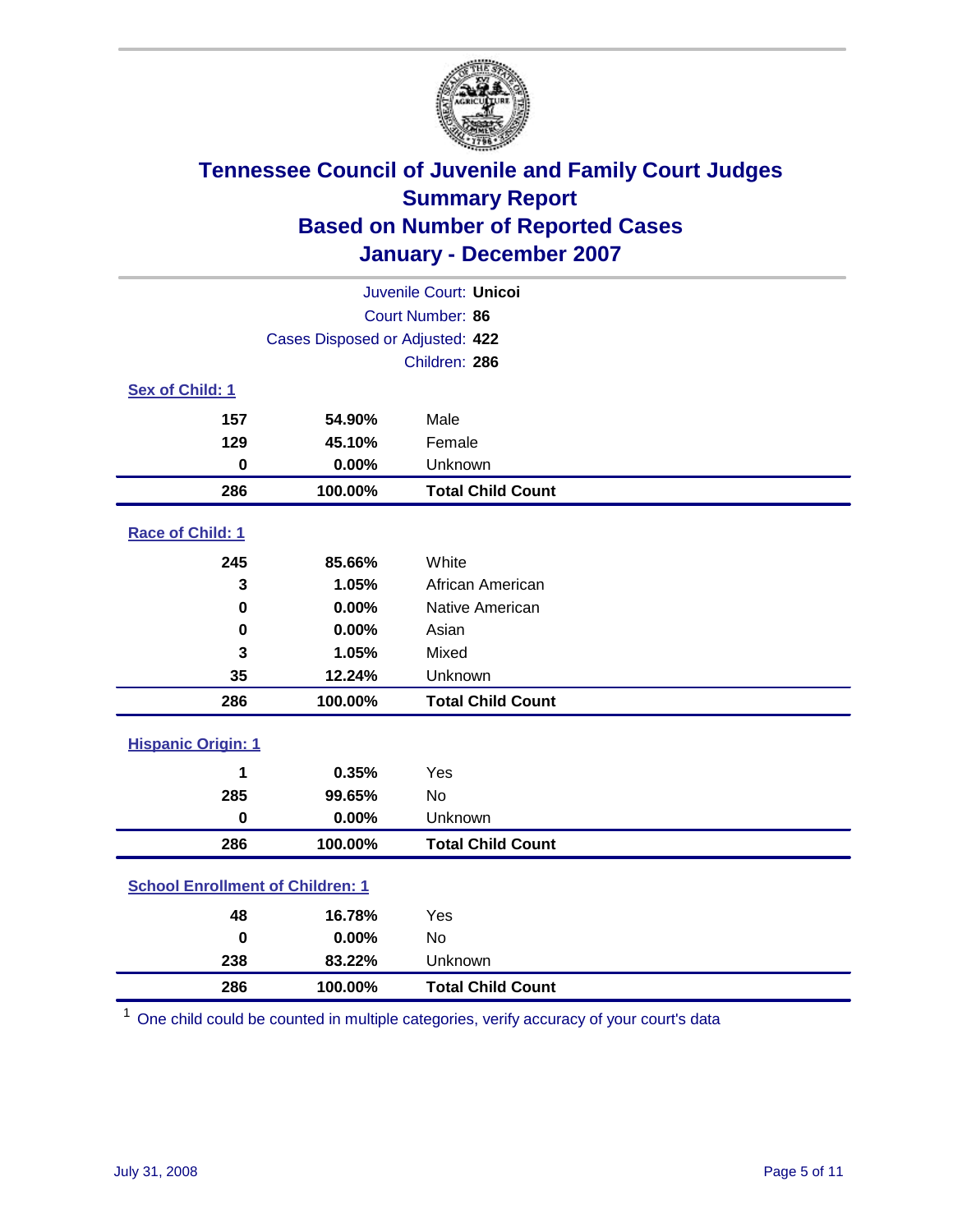

Court Number: **86** Juvenile Court: **Unicoi** Cases Disposed or Adjusted: **422** Children: **286**

### **Living Arrangement of Child at Time of Referral: 1**

| 286 | 100.00%  | <b>Total Child Count</b>     |
|-----|----------|------------------------------|
| 17  | 5.94%    | Other                        |
| 0   | 0.00%    | Unknown                      |
| 0   | $0.00\%$ | Independent                  |
| 0   | $0.00\%$ | In an Institution            |
| 0   | $0.00\%$ | In a Residential Center      |
| 1   | 0.35%    | In a Group Home              |
| 7   | 2.45%    | With Foster Family           |
| 1   | 0.35%    | With Adoptive Parents        |
| 46  | 16.08%   | <b>With Relatives</b>        |
| 26  | $9.09\%$ | <b>With Father</b>           |
| 108 | 37.76%   | With Mother                  |
| 4   | 1.40%    | With Mother and Stepfather   |
| 1   | 0.35%    | With Father and Stepmother   |
| 75  | 26.22%   | With Both Biological Parents |
|     |          |                              |

#### **Type of Detention: 2**

| 422 | 100.00%  | <b>Total Detention Count</b> |  |
|-----|----------|------------------------------|--|
| 0   | $0.00\%$ | Other                        |  |
| 422 | 100.00%  | Does Not Apply               |  |
| 0   | $0.00\%$ | <b>Unknown</b>               |  |
| 0   | $0.00\%$ | <b>Psychiatric Hospital</b>  |  |
| 0   | 0.00%    | Jail - No Separation         |  |
| 0   | $0.00\%$ | Jail - Partial Separation    |  |
| 0   | $0.00\%$ | Jail - Complete Separation   |  |
| 0   | 0.00%    | Juvenile Detention Facility  |  |
| 0   | $0.00\%$ | Non-Secure Placement         |  |
|     |          |                              |  |

<sup>1</sup> One child could be counted in multiple categories, verify accuracy of your court's data

<sup>2</sup> If different than number of Cases (422) verify accuracy of your court's data.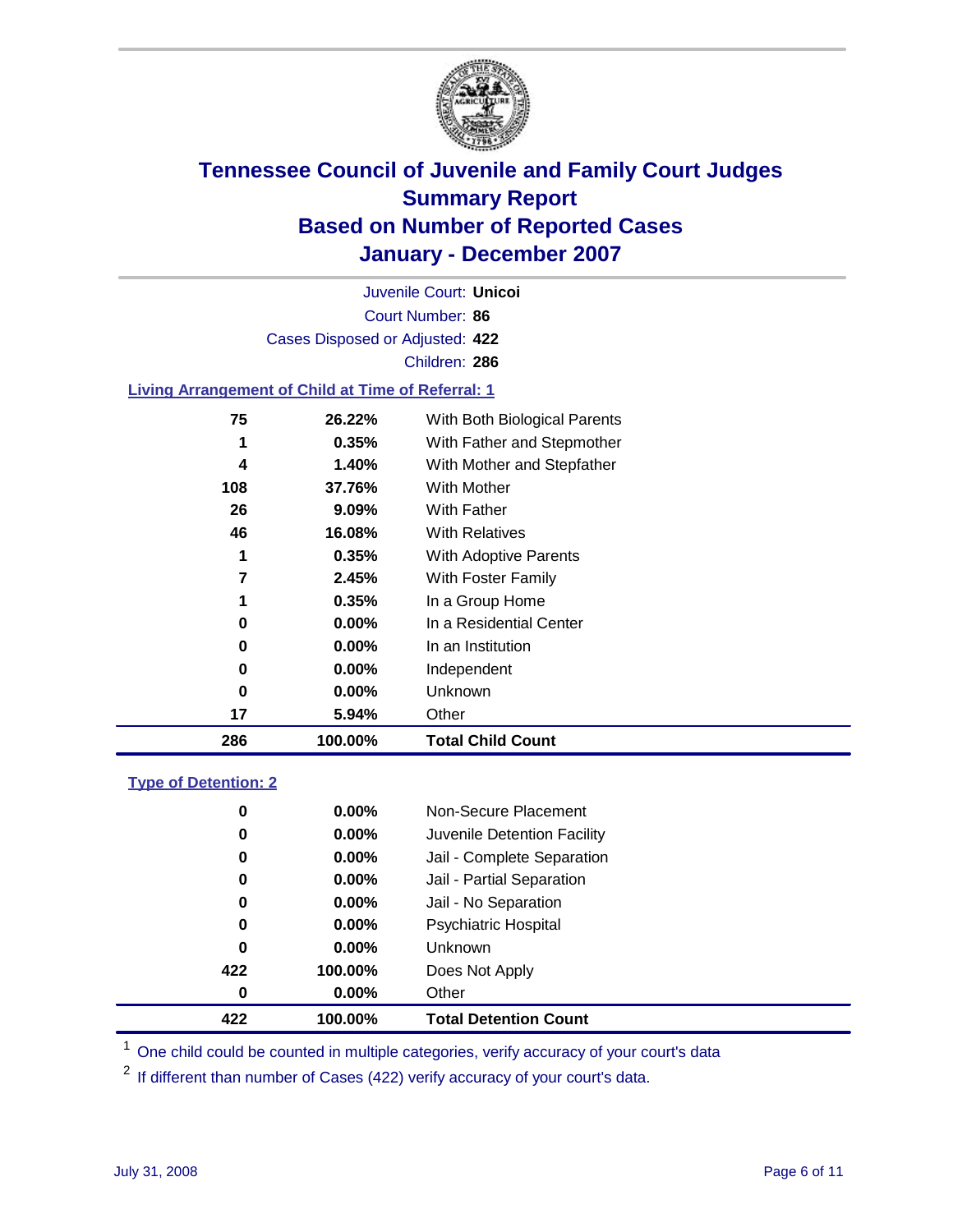

|                                                    | Juvenile Court: Unicoi |                                      |  |  |  |
|----------------------------------------------------|------------------------|--------------------------------------|--|--|--|
| Court Number: 86                                   |                        |                                      |  |  |  |
| Cases Disposed or Adjusted: 422                    |                        |                                      |  |  |  |
|                                                    |                        | Children: 286                        |  |  |  |
| <b>Placement After Secure Detention Hearing: 1</b> |                        |                                      |  |  |  |
| 0                                                  | 0.00%                  | Returned to Prior Living Arrangement |  |  |  |
| $\bf{0}$                                           | 0.00%                  | Juvenile Detention Facility          |  |  |  |
| 0                                                  | 0.00%                  | Jail                                 |  |  |  |
| 0                                                  | 0.00%                  | Shelter / Group Home                 |  |  |  |
| 0                                                  | 0.00%                  | <b>Foster Family Home</b>            |  |  |  |
| 0                                                  | 0.00%                  | Psychiatric Hospital                 |  |  |  |
| U                                                  | 0.00%                  | Unknown / Not Reported               |  |  |  |
| 422                                                | 100.00%                | Does Not Apply                       |  |  |  |
| $\mathbf 0$                                        | 0.00%                  | Other                                |  |  |  |
| 422                                                | 100.00%                | <b>Total Placement Count</b>         |  |  |  |
|                                                    |                        |                                      |  |  |  |
| <b>Intake Actions: 2</b>                           |                        |                                      |  |  |  |
| 487                                                | 98.38%                 | <b>Petition Filed</b>                |  |  |  |
| 1                                                  | 0.20%                  | <b>Motion Filed</b>                  |  |  |  |
| 5                                                  | 1.01%                  | <b>Citation Processed</b>            |  |  |  |
| 0                                                  | 0.00%                  | Notification of Paternity Processed  |  |  |  |
| 1                                                  | 0.20%                  | Scheduling of Judicial Review        |  |  |  |
| 0                                                  | 0.00%                  | Scheduling of Administrative Review  |  |  |  |
| 0                                                  | 0.00%                  | Scheduling of Foster Care Review     |  |  |  |
| 0                                                  | 0.00%                  | <b>Unknown</b>                       |  |  |  |
| 0                                                  | 0.00%                  | Does Not Apply                       |  |  |  |
| 1                                                  | 0.20%                  | Other                                |  |  |  |
| 495                                                | 100.00%                | <b>Total Intake Count</b>            |  |  |  |

<sup>1</sup> If different than number of Cases (422) verify accuracy of your court's data.

<sup>2</sup> If different than number of Referral Reasons (495), verify accuracy of your court's data.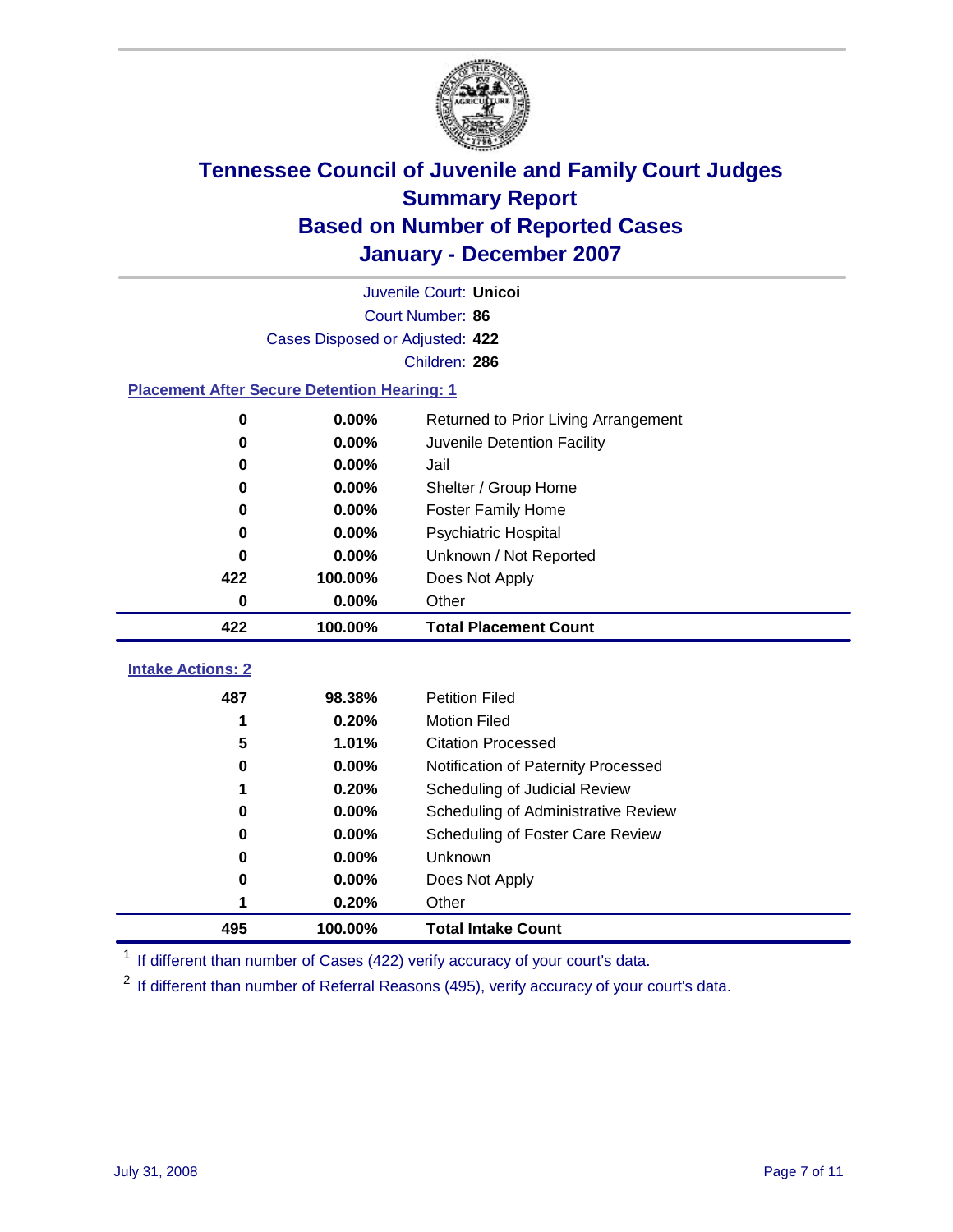

Court Number: **86** Juvenile Court: **Unicoi** Cases Disposed or Adjusted: **422** Children: **286**

### **Last Grade Completed by Child: 1**

| $\bf{0}$    | 0.00%   | Too Young for School     |
|-------------|---------|--------------------------|
| 0           | 0.00%   | Preschool                |
| 0           | 0.00%   | Kindergarten             |
| $\mathbf 2$ | 0.70%   | 1st Grade                |
| 0           | 0.00%   | 2nd Grade                |
| 0           | 0.00%   | 3rd Grade                |
| $\bf{0}$    | 0.00%   | 4th Grade                |
| 3           | 1.05%   | 5th Grade                |
| 3           | 1.05%   | 6th Grade                |
| 6           | 2.10%   | 7th Grade                |
| 6           | 2.10%   | 8th Grade                |
| 6           | 2.10%   | 9th Grade                |
| 19          | 6.64%   | 10th Grade               |
| 6           | 2.10%   | 11th Grade               |
| 3           | 1.05%   | 12th Grade               |
| 0           | 0.00%   | Non-Graded Special Ed    |
| 0           | 0.00%   | <b>GED</b>               |
| 0           | 0.00%   | Graduated                |
| 0           | 0.00%   | Never Attended School    |
| 232         | 81.12%  | Unknown                  |
| $\bf{0}$    | 0.00%   | Other                    |
| 286         | 100.00% | <b>Total Child Count</b> |

### **Enrolled in Special Education: 1**

| 286 | 100.00%  | No                       |  |
|-----|----------|--------------------------|--|
| 0   | $0.00\%$ | Unknown                  |  |
| 286 | 100.00%  | <b>Total Child Count</b> |  |

One child could be counted in multiple categories, verify accuracy of your court's data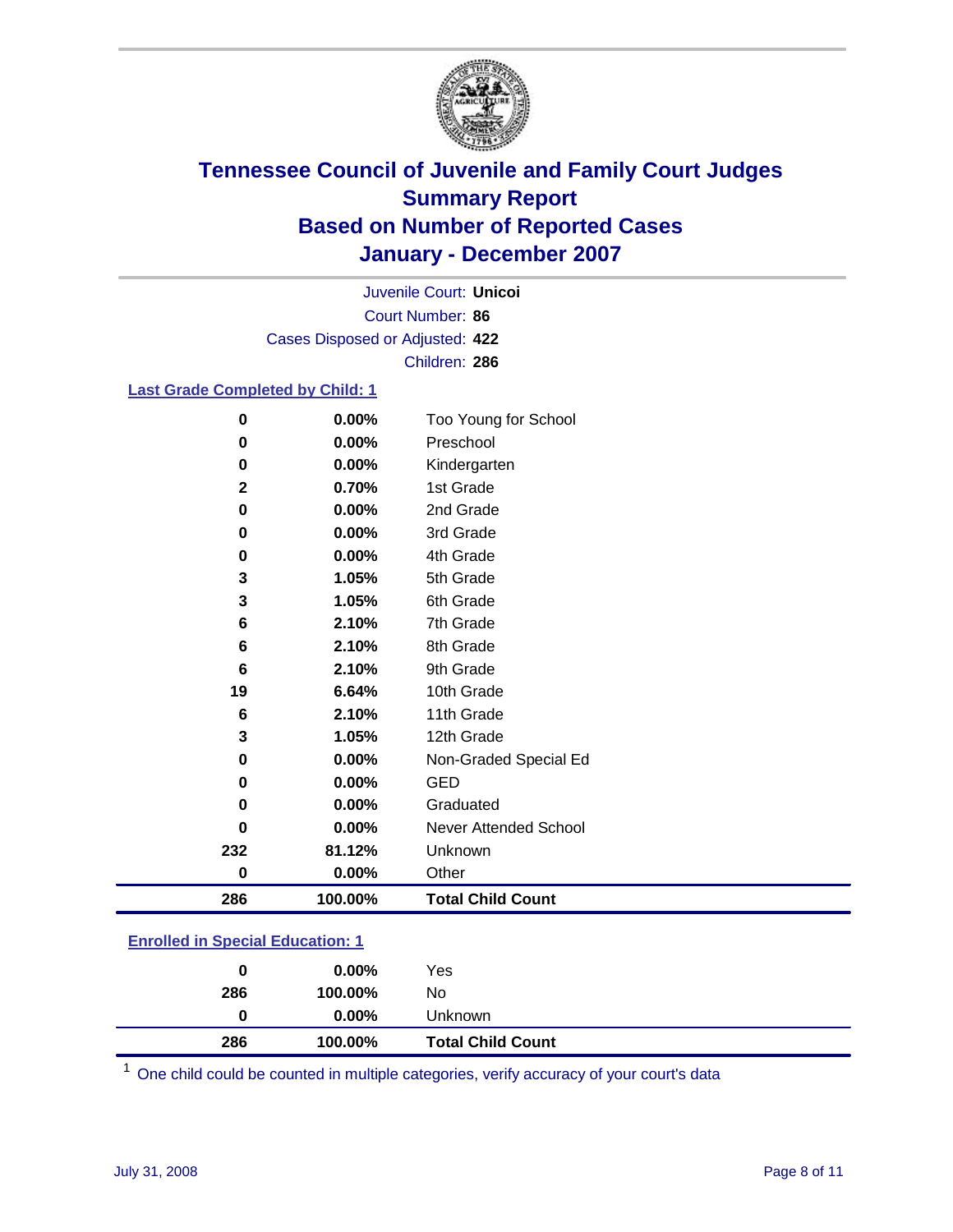

|                                 |                  | Juvenile Court: Unicol    |  |  |
|---------------------------------|------------------|---------------------------|--|--|
|                                 | Court Number: 86 |                           |  |  |
| Cases Disposed or Adjusted: 422 |                  |                           |  |  |
|                                 |                  | Children: 286             |  |  |
| <b>Action Executed By: 1</b>    |                  |                           |  |  |
| 495                             | 100.00%          | Judge                     |  |  |
| 0                               | $0.00\%$         | Referee                   |  |  |
| 0                               | $0.00\%$         | <b>YSO</b>                |  |  |
| 0                               | $0.00\%$         | Other                     |  |  |
| 0                               | $0.00\%$         | Unknown / Not Reported    |  |  |
| 495                             | 100.00%          | <b>Total Action Count</b> |  |  |

### **Formal / Informal Actions: 1**

| 93  | 18.79%   | Dismissed                                        |
|-----|----------|--------------------------------------------------|
| 0   | $0.00\%$ | Retired / Nolle Prosequi                         |
| 0   | $0.00\%$ | <b>Complaint Substantiated Delinquent</b>        |
| 311 | 62.83%   | <b>Complaint Substantiated Status Offender</b>   |
| 0   | 0.00%    | <b>Complaint Substantiated Dependent/Neglect</b> |
| 0   | $0.00\%$ | <b>Complaint Substantiated Abused</b>            |
| 0   | $0.00\%$ | <b>Complaint Substantiated Mentally III</b>      |
| 0   | $0.00\%$ | Informal Adjustment                              |
| 0   | $0.00\%$ | <b>Pretrial Diversion</b>                        |
|     | 0.20%    | <b>Transfer to Adult Court Hearing</b>           |
| 0   | $0.00\%$ | Charges Cleared by Transfer to Adult Court       |
| 1   | 0.20%    | Special Proceeding                               |
| 0   | $0.00\%$ | <b>Review Concluded</b>                          |
| 0   | $0.00\%$ | Case Held Open                                   |
| 89  | 17.98%   | Other                                            |
| 0   | $0.00\%$ | Unknown / Not Reported                           |
| 495 | 100.00%  | <b>Total Action Count</b>                        |

<sup>1</sup> If different than number of Referral Reasons (495), verify accuracy of your court's data.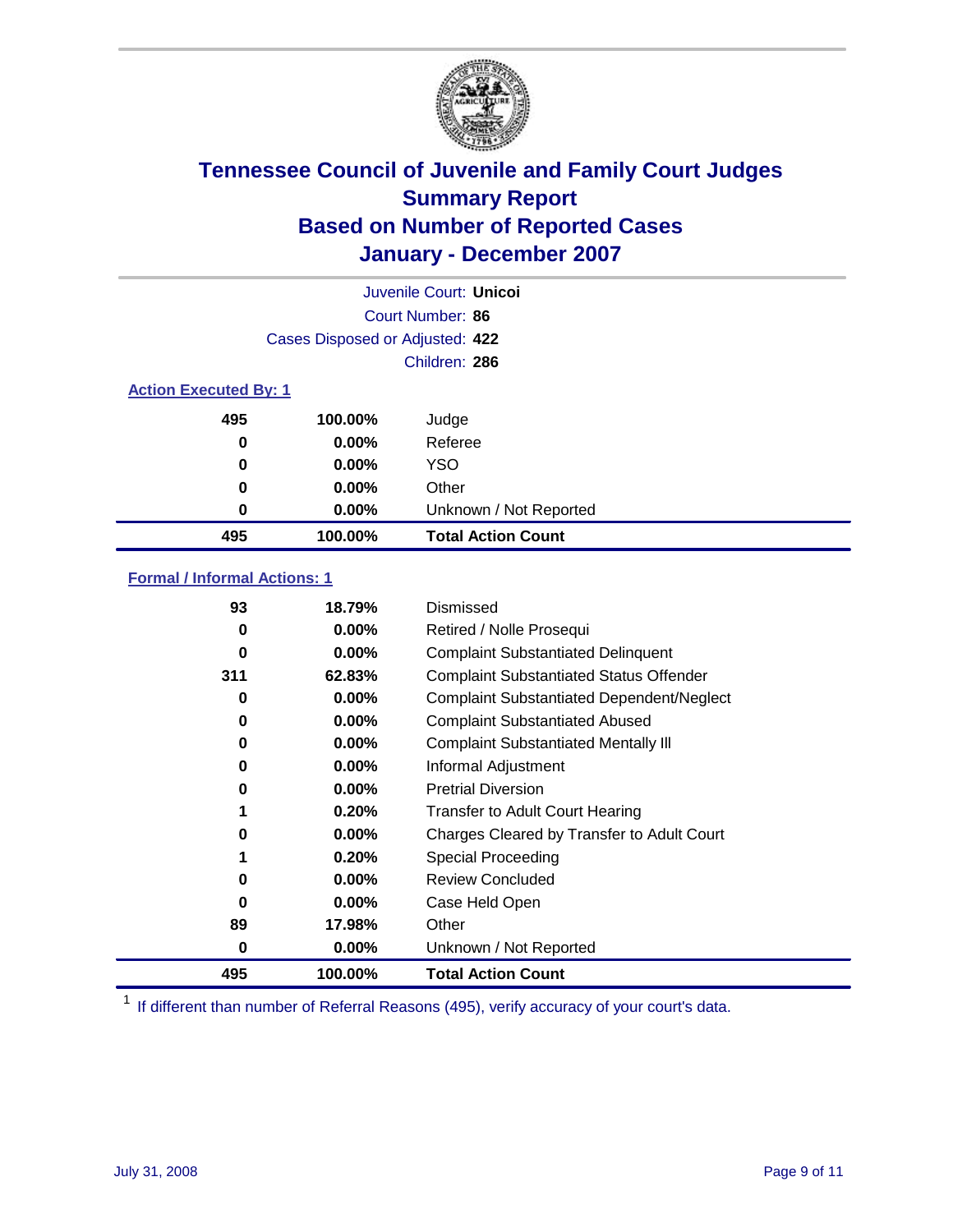

|                       |                                 | Juvenile Court: Unicoi                                |
|-----------------------|---------------------------------|-------------------------------------------------------|
|                       |                                 | Court Number: 86                                      |
|                       | Cases Disposed or Adjusted: 422 |                                                       |
|                       |                                 | Children: 286                                         |
| <b>Case Outcomes:</b> |                                 | There can be multiple outcomes for one child or case. |
| 94                    | 12.37%                          | <b>Case Dismissed</b>                                 |
| 0                     | 0.00%                           | Case Retired or Nolle Prosequi                        |
| 0                     | 0.00%                           | Warned / Counseled                                    |
| 0                     | 0.00%                           | Held Open For Review                                  |
| 0                     | 0.00%                           | Supervision / Probation to Juvenile Court             |
| 13                    | 1.71%                           | <b>Probation to Parents</b>                           |
| 5                     | 0.66%                           | Referral to Another Entity for Supervision / Service  |
| 3                     | 0.39%                           | Referred for Mental Health Counseling                 |
| 0                     | 0.00%                           | Referred for Alcohol and Drug Counseling              |
| 0                     | 0.00%                           | Referred to Alternative School                        |
| 0                     | 0.00%                           | Referred to Private Child Agency                      |
| 1                     | 0.13%                           | Referred to Defensive Driving School                  |
| 0                     | 0.00%                           | Referred to Alcohol Safety School                     |
| 0                     | 0.00%                           | Referred to Juvenile Court Education-Based Program    |
| 0                     | 0.00%                           | Driver's License Held Informally                      |
| 0                     | 0.00%                           | <b>Voluntary Placement with DMHMR</b>                 |
| 0                     | 0.00%                           | <b>Private Mental Health Placement</b>                |
| 0                     | 0.00%                           | <b>Private MR Placement</b>                           |
| 5                     | 0.66%                           | Placement with City/County Agency/Facility            |
| 0                     | 0.00%                           | Placement with Relative / Other Individual            |
| 161                   | 21.18%                          | Fine                                                  |
| 0                     | 0.00%                           | <b>Public Service</b>                                 |
| 8                     | 1.05%                           | Restitution                                           |
| 0                     | 0.00%                           | <b>Runaway Returned</b>                               |
| 28                    | 3.68%                           | No Contact Order                                      |
| $\boldsymbol{0}$      | 0.00%                           | Injunction Other than No Contact Order                |
| 0                     | 0.00%                           | <b>House Arrest</b>                                   |
| 2                     | 0.26%                           | <b>Court Defined Curfew</b>                           |
| 0                     | 0.00%                           | Dismissed from Informal Adjustment                    |
| 0                     | 0.00%                           | <b>Dismissed from Pretrial Diversion</b>              |
| 0                     | 0.00%                           | Released from Probation                               |
| 0                     | 0.00%                           | <b>Transferred to Adult Court</b>                     |
| 0                     | 0.00%                           | <b>DMHMR Involuntary Commitment</b>                   |